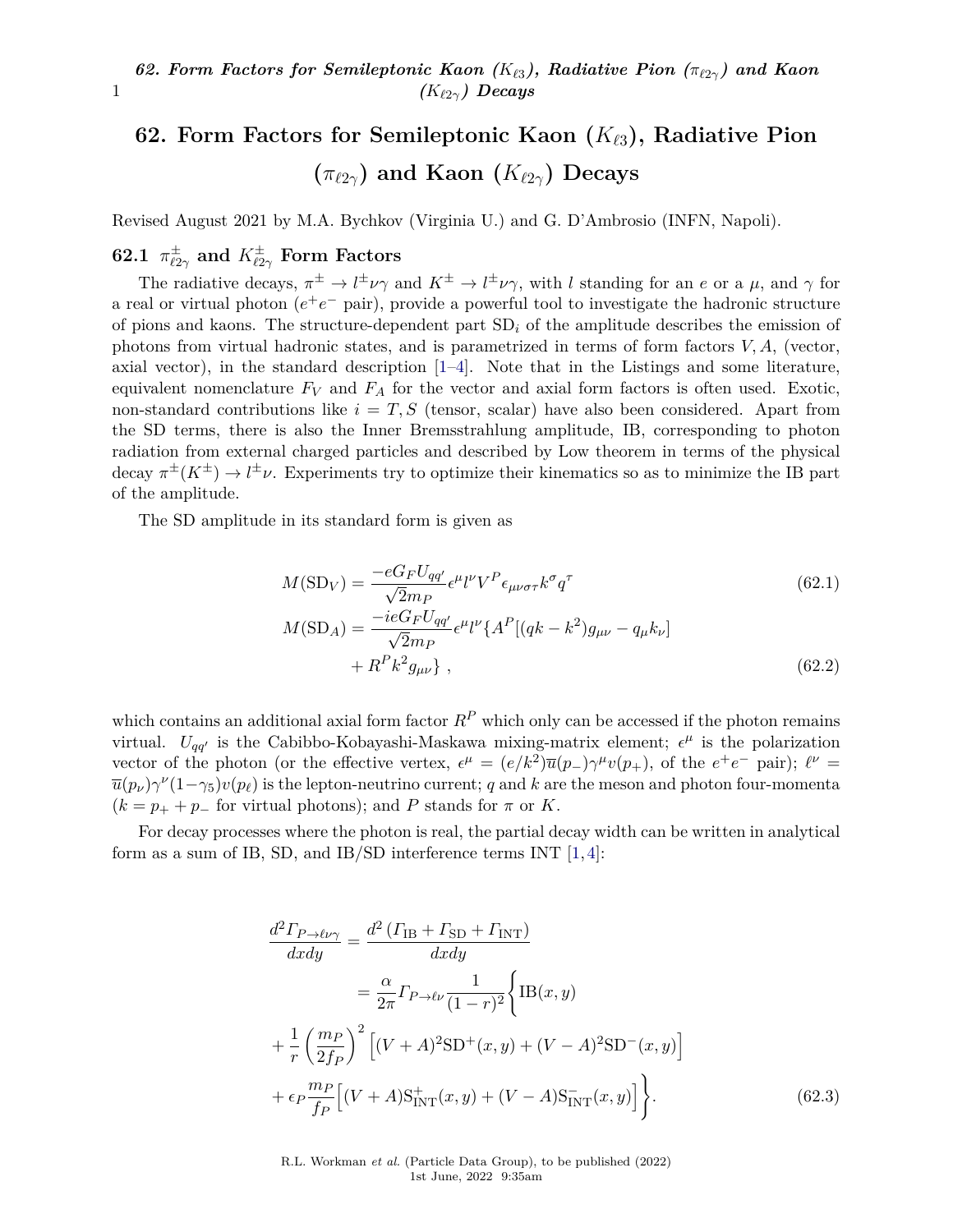Here

2

$$
IB(x,y) = \left[\frac{1-y+r}{x^2(x+y-1-r)}\right]
$$
  
\n
$$
\left[x^2 + 2(1-x)(1-r) - \frac{2xr(1-r)}{x+y-1-r}\right]
$$
  
\n
$$
SD^+(x,y) = (x+y-1-r)\left[(x+y-1)(1-x) - r\right]
$$
  
\n
$$
SD^-(x,y) = (1-y+r)\left[(1-x)(1-y) + r\right]
$$
  
\n
$$
S_{INT}^+(x,y) = \left[\frac{1-y+r}{x(x+y-1-r)}\right] \left[(1-x)(1-x-y) + r\right]
$$
  
\n
$$
S_{INT}^-(x,y) = \left[\frac{1-y+r}{x(x+y-1-r)}\right] \left[x^2 - (1-x)(1-x-y) - r\right]
$$
  
\n(62.4)

where  $x = 2E_\gamma/m_P$ ,  $y = 2E_\ell/m_P$ ,  $r = (m_\ell/m_P)^2$ ,  $f_P$  is the meson decay constant, and  $\epsilon_P$  is  $+1$ for pions and -1 for kaons. The structure dependent terms *SD*<sup>+</sup> and *SD*<sup>−</sup> are shown in Fig. 1. The *SD*<sup>−</sup> term is maximized in the same kinematic region where overwhelming *IB* term dominates (along  $x + y = 1$  diagonal). Thus experimental yields with less background are dominated by  $SD^+$ contribution and proportional to  $A^P + V^P$  making simultaneous precise determination of the form factors difficult.



**Figure 62.1:** Components of the structure dependent terms of the decay width. Left:  $SD^+$ , right: *SD*<sup>−</sup>

Recently, formulas 62.3 and 62.4 have been extended to describe polarized distributions in radiative meson and muon decays [\[5\]](#page-5-2).

The "helicity" factor  $r$  is responsible for the enhancement of the SD over the IB amplitude in the decays  $\pi^{\pm} \to e^{\pm} \nu \gamma$ , while  $\pi^{\pm} \to \mu^{\pm} \nu \gamma$  is dominated by IB. Interference terms are important for the decay  $K^{\pm} \to \mu^{\pm} \nu \gamma$  [\[6\]](#page-5-3), but contribute only a few percent correction to pion decays. However, they provide the basis for determining the signs of *V* and *A*. Radiative corrections to the decay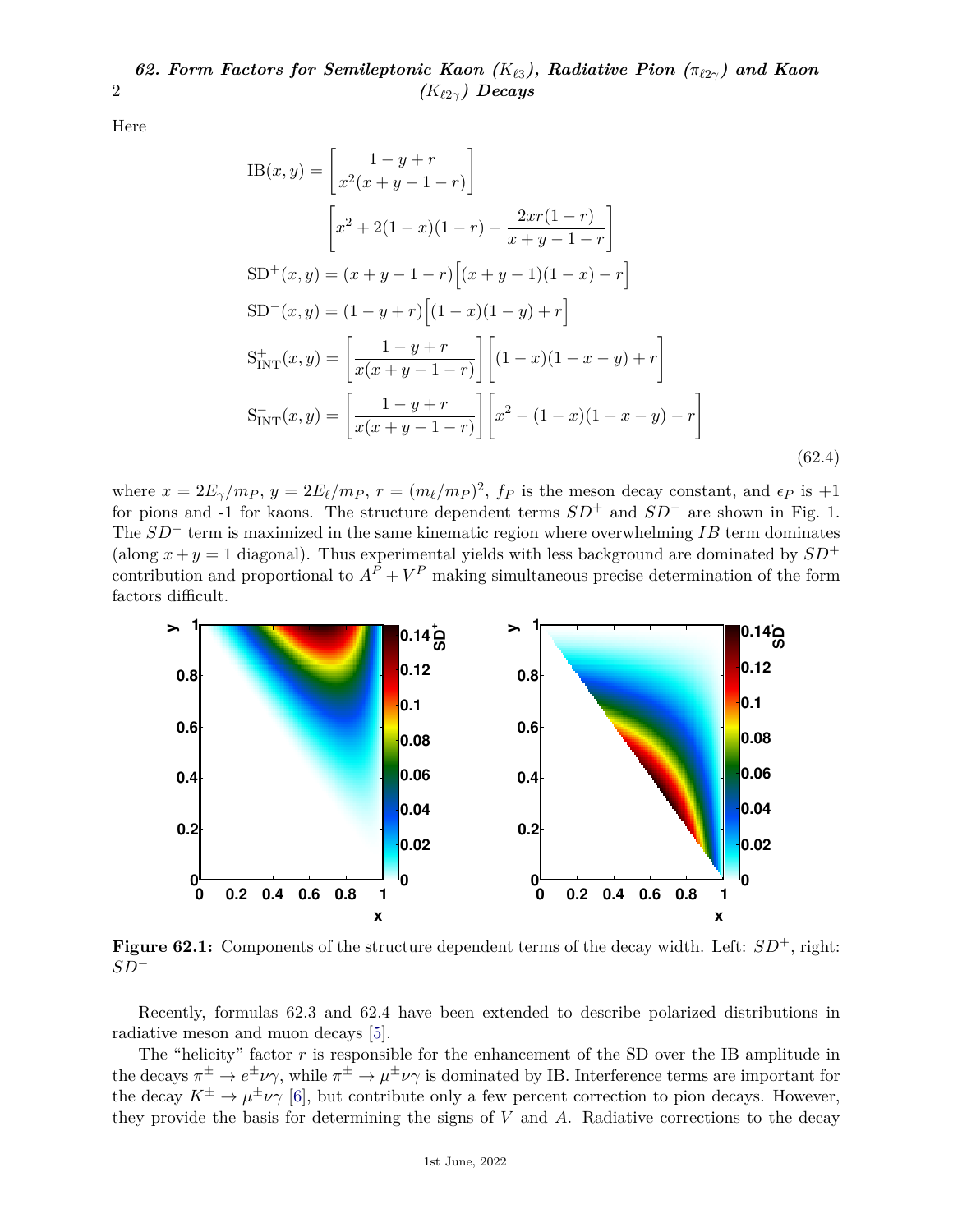$\pi^+ \to e^+ \nu \gamma$  have to be taken into account in the analysis of the precision experiments. They make up to 4% corrections in the total decay rate [\[7\]](#page-5-4). In  $\pi^{\pm} \to e^{\pm} \nu e^+ e^-$  and  $K^{\pm} \to \ell^{\pm} \nu e^+ e^-$  decays, all three form factors,  $V^P$ ,  $A^P$ , and  $R^P$ , can be determined [\[8,](#page-5-5)[9\]](#page-5-6).

Theoretically, the first non-trivial *χPT* contributions to  $A^P$  and  $V^P$  appear at  $\mathcal{O}(p^4)$  [\[4\]](#page-5-1), respectively from Gasser-Leutwyler coefficients,  $L_i$ 's, and the anomalous lagrangian:

$$
A^{P} = \frac{4\sqrt{2}M_{P}}{F_{\pi}}(L_{9}^{r} + L_{10}^{r}), \quad V^{P} = \frac{\sqrt{2}M_{P}}{8\pi^{2}F_{\pi}}.
$$
\n(62.5)

In case of the kaon  $A^K = 0.042$  and  $V^K = 0.096$ .  $\mathcal{O}(p^6)$  contributions to  $A^K$  can be predicted accurately: they are flat in the momentum dependence and shift the  $\mathcal{O}(p^4)$  value to 0.034.  $\mathcal{O}(p^6)$ contributions to  $V^K$  are model dependent and can be approximated by a form factor linearly dependent on momentum. For example, when looking at the spread of results obtained within two different models, the constant piece of this linear form factor is shifted to  $0.078 \pm 0.005$  [\[1,](#page-5-0) [2,](#page-5-7) [4\]](#page-5-1).

We give the experimental  $\pi^{\pm}$  form factors  $V^{\pi}$ ,  $A^{\pi}$ , and  $R^{\pi}$  in the Listings. In the  $K^{\pm}$  Listings, we give the extracted sum  $A^K + V^K$  and difference  $A^K - V^K$ , as well as  $V^K$ ,  $A^K$  and  $R^K$ . In particular KLOE has measured for the constant piece of the form factor  $A^K + V^K = 0.125 \pm 0.007 \pm 0.001$  [\[10\]](#page-5-8) while ISTRA+,  $V^K - A^K = 0.21 \pm 0.04 \pm 0.04$  [\[11\]](#page-5-9).

The pion vector form factor,  $V^{\pi}$ , is related via CVC (Conserved Vector Current) to the  $\pi^{0} \to \gamma\gamma$ decay width. The constant term is given by  $|V^{\pi}(0)| = (1/\alpha)\sqrt{2\Gamma_{\pi^0 \to \gamma\gamma}/\pi m_{\pi^0}}$  [\[3\]](#page-5-10). The resulting value,  $V^{\pi}(0) = 0.0259(9)$ , has been confirmed by calculations based on chiral perturbation theory  $(\chi PT)$  [\[4\]](#page-5-1), and by two experiments given in the Listings.

A recent experiment by the PIBETA collaboration [\[12\]](#page-6-0) obtained a  $V^{\pi}(0)$  that is in excellent agreement with the CVC hypothesis. It also measured the slope parameter *a* in  $V^{\pi}(s) = V^{\pi}(0)(1 +$  $(a·s)$ , where  $s = (1-2E_\gamma/m_\pi)$ , and  $E_\gamma$  is the gamma energy in the pion rest frame:  $a = 0.095 \pm 0.058$ . A functional dependence on *s* is expected for all form factors. It becomes non-negligible in the case of *V π* (*s*) when a wide range of photon momenta is recorded; proper treatment in the analysis of *K* decays is mandatory.

The form factor,  $R^P$ , can be related to the electromagnetic radius,  $r_P$ , of the meson [\[2\]](#page-5-7):  $R^P$  =  $\frac{1}{3}m_P f_P \langle r_P^2 \rangle$  using PCAC (Partial Conserved Axial vector Current).

In lowest order  $\chi PT$ , the ratio  $A^{\pi}/V^{\pi}$  is related to the pion electric polarizability  $\alpha_E =$  $[\alpha/(8\pi^2 m_\pi f_\pi^2)] \times A^{\pi}/V^{\pi}$  [\[13\]](#page-6-1). Direct experimental and theoretical status of pion polarizability studies currently is not settled. Most recent theoretical predictions from  $\chi PT$  at  $\mathcal{O}(p^6)$  [\[14\]](#page-6-2) and experimental results from COMPASS collaboration [\[15\]](#page-6-3) favor a small value of pion polarizability  $\alpha_{\pi} \sim (2 \div 3) \times 10^{-4}$  fm<sup>3</sup>. Dispersive analysis of  $\gamma \gamma \to \pi^+ \pi^-$  crossection [\[16\]](#page-6-4) and experimental results from MAMI collaboration [\[17\]](#page-6-5) report a much larger value of  $\alpha_{\pi} \sim 6 \times 10^{-4}$  fm<sup>3</sup>. Precise measurement of the pion form factors by PIBETA collaboration favors smaller values of polarizability  $\alpha_{\pi} = 2.7^{+0.6}_{-0.5} \times 10^{-4}$  fm<sup>3</sup>.

Several searches for the exotic form factors  $F_T^{\pi}$ ,  $F_T^K$  (tensor), and  $F_S^K$  (scalar) have been pursued in the past. In particular,  $F_T^{\pi}$  has been brought into focus by experimental as well as theoretical work [\[18\]](#page-6-6). New high-statistics data from the PIBETA collaboration have been re-analyzed together with an additional data set optimized for low backgrounds in the radiative pion decay. In particular, lower beam rates have been used in order to reduce the accidental background, thereby making the treatment of systematic uncertainties easier and more reliable. The PIBETA analysis now restricts  $F_T^{\pi}$  to the range  $-5.2 \times 10^{-4} < F_T^{\pi} < 4.0 \times 10^{-4}$  at a 90% confidence limit [\[12\]](#page-6-0). This result is in excellent agreement with the most recent theoretical work [\[4\]](#page-5-1).

Precision measurements of radiative pion and kaon decays are effective tools to study QCD in the non-perturbative region and are of interest beyond the scope of radiative decays. Meanwhile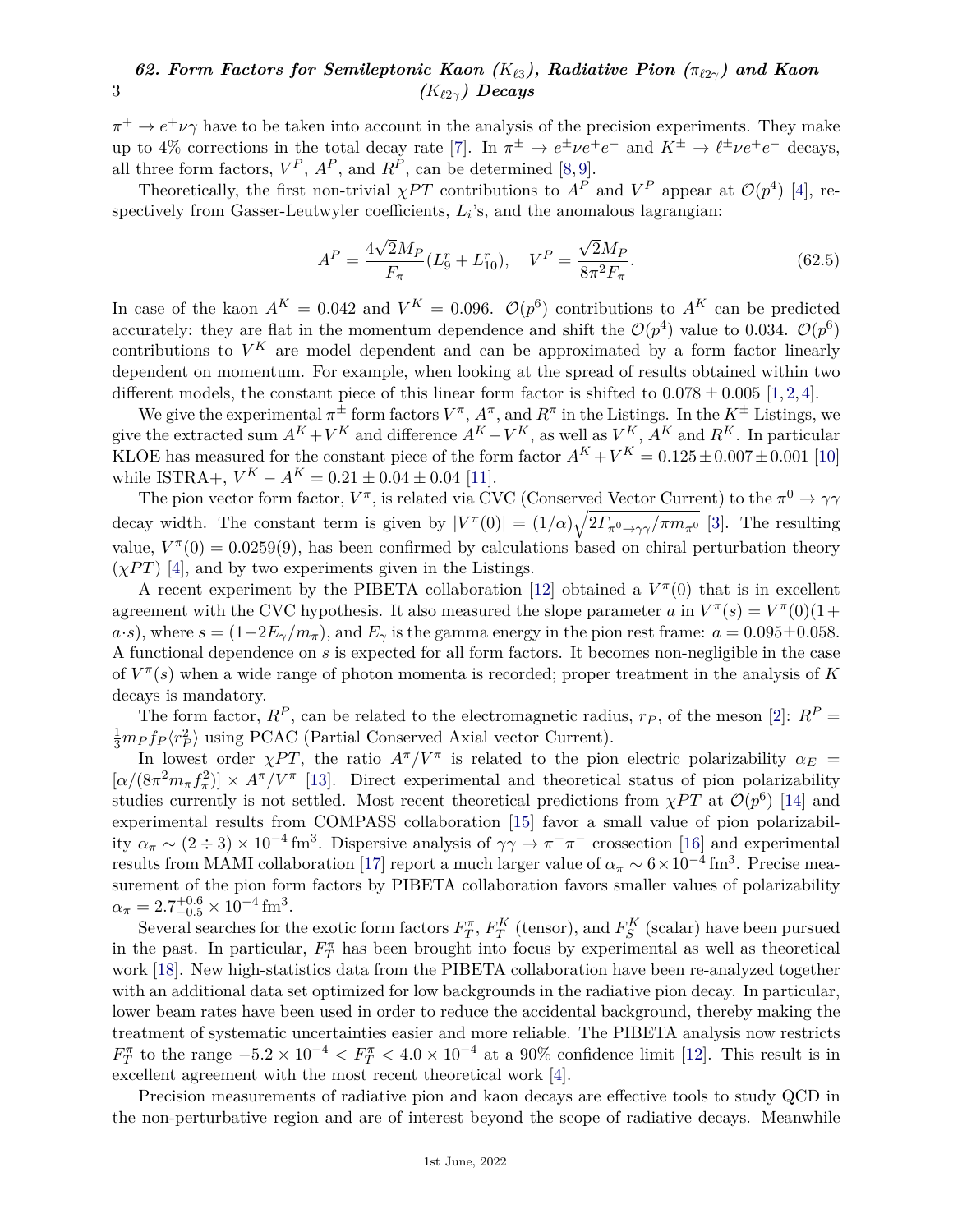other processes such as  $\pi^+ \to e^+ \nu$  that seem to be better suited to search for new physics at the precision frontier are currently studied. The advantages of such process are the very accurate and reliable theoretical predictions and the more straightforward experimental analysis.

# $62.2$   $K^\pm_{\ell3}$  and  $K^0_{\ell3}$  Form Factors

Assuming that only the vector current contributes to  $K \to \pi \ell \nu$  decays, we write the matrix element as

$$
M \propto f_{+}(t) \left[ (P_{K} + P_{\pi})_{\mu} \overline{\ell} \gamma_{\mu} (1 + \gamma_{5}) \nu \right] + f_{-}(t) \left[ m_{\ell} \overline{\ell} (1 + \gamma_{5}) \nu \right], \qquad (62.6)
$$

where  $P_K$  and  $P_\pi$  are the four-momenta of the *K* and  $\pi$  mesons,  $m_\ell$  is the lepton mass, and  $f_+$ and  $f$ <sup>−</sup> are dimensionless form factors which can depend only on  $t = (P_K - P_\pi)^2$ , the square of the four-momentum transfer to the leptons. If time-reversal invariance holds, *f*<sup>+</sup> and *f*<sup>−</sup> are relatively real.  $K_{\mu 3}$  experiments, discussed immediately below, measure  $f_+$  and  $f_-$ , while  $K_{e3}$  experiments, discussed further below, are sensitive only to *f*<sup>+</sup> because the small electron mass makes the *f*<sup>−</sup> term negligible.

### **62.2.1** *Kµ*<sup>3</sup> *Decays*

Analyses of *Kµ*<sup>3</sup> data frequently assume a linear dependence of *f*<sup>+</sup> and *f*<sup>−</sup> on *t*, *i.e.*,

$$
f_{\pm}(t) = f_{\pm}(0) \left[ 1 + \lambda_{\pm}(t/m_{\pi^+}^2) \right] \tag{62.7}
$$

Most  $K_{\mu 3}$  data are adequately described by formula 62.7 for  $f_+$  and a constant  $f_-(i.e., \lambda = 0)$ .

There are two equivalent parametrizations commonly used in these analyses:  $\lambda_+$ ,  $\xi(0)$  parametrization and  $\lambda_+$ ,  $\lambda_0$  parametrization.

Older analyses of  $K_{\mu 3}$  data often introduce the ratio of the two form factors

$$
\xi(t) = f_{-}(t)/f_{+}(t) \tag{62.8}
$$

The  $K_{\mu 3}$  decay distribution is then described by the two parameters  $\lambda_+$  and  $\xi(0)$  (assuming time reversal invariance and  $\lambda_-=0$ ).

More recent  $K_{\mu 3}$  analyses have parametrized in terms of the form factors  $f_+$  and  $f_0$ , which are associated with vector and scalar exchange, respectively, to the lepton pair.  $f_0$  is related to  $f_+$  and *f*<sup>−</sup> by

$$
f_0(t) = f_+(t) + \left[ t/(m_K^2 - m_\pi^2) \right] f_-(t) \tag{62.9}
$$

Here  $f_0(0)$  must equal  $f_+(0)$ . The earlier assumption that  $f_+$  is linear in  $t$  and  $f_-\$  is constant leads to *f*<sup>0</sup> linear in *t*:

$$
f_0(t) = f_0(0) \left[ 1 + \lambda_0 (t/m_{\pi^+}^2) \right] \tag{62.10}
$$

With the assumption that  $f_0(0) = f_+(0)$ , the two parametrizations,  $(\lambda_+, \xi(0))$  and  $(\lambda_+, \lambda_0)$  are equivalent as long as correlation information is retained.  $(\lambda_+, \lambda_0)$  correlations tend to be less strong than  $(\lambda_+, \xi(0))$  correlations.

Since the 2006 edition of the *Review* [\[19\]](#page-6-7), we no longer quote results in the  $(\lambda_+, \xi(0))$  parametrization. We have removed many older low statistics results from the Listings. See the 2004 version of this note [\[20\]](#page-6-8) for these older results, and the 1982 version [\[21\]](#page-6-9) for additional discussion of the  $K_{\mu 3}^0$ parameters, correlations, and conversion between parametrizations.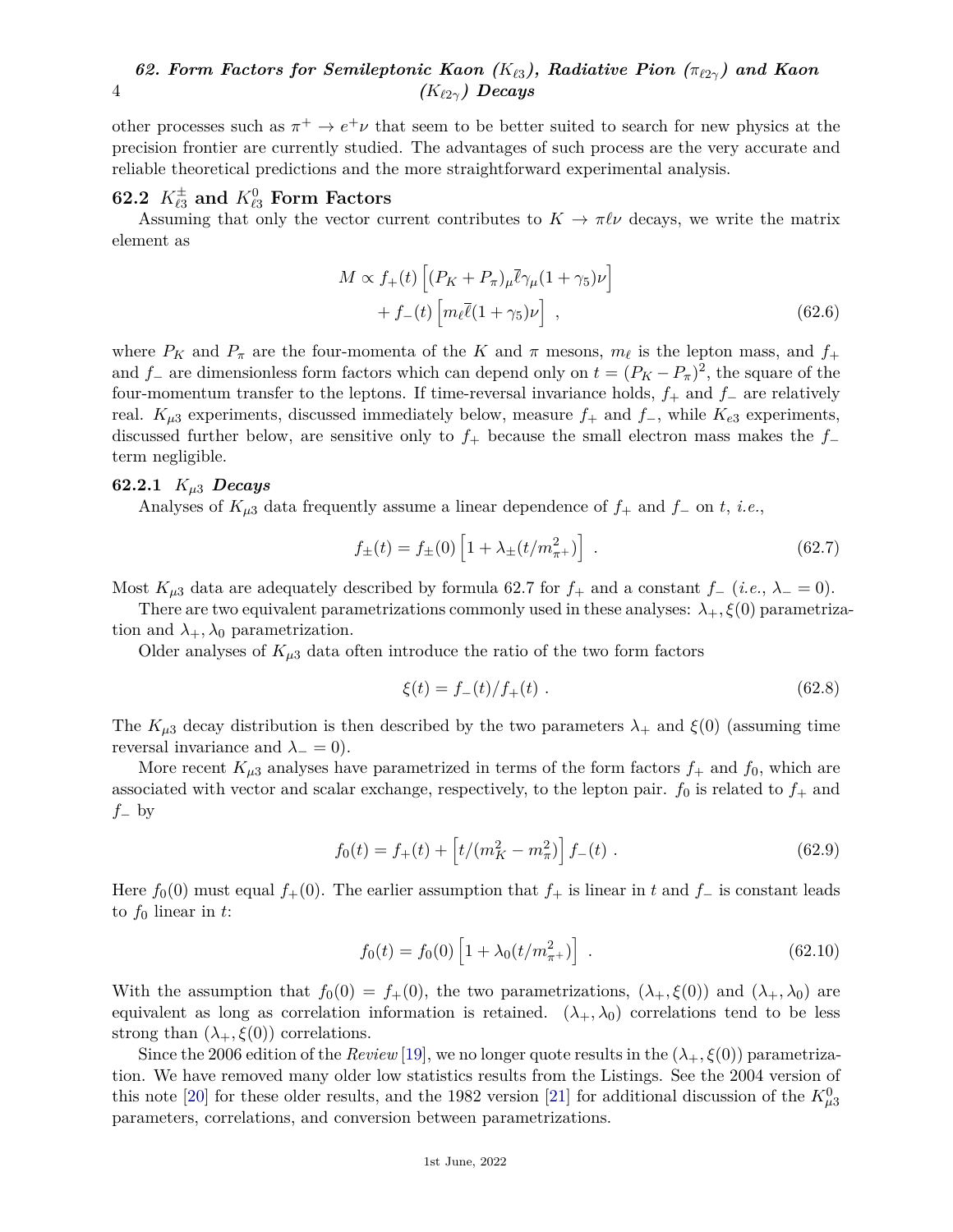More recent high-statistics experiments have included a quadratic term in the expansion of  $f_{+}(t),$ 

$$
f_{+}(t) = f_{+}(0) \left[ 1 + \lambda_{+}'(t/m_{\pi^{+}}^{2}) + \frac{\lambda_{+}''}{2}(t/m_{\pi^{+}}^{2})^{2} \right] . \tag{62.11}
$$

If there is a non-vanishing quadratic term, then  $\lambda_+$  of formula 62.7 represents the average slope, which is then different from  $\lambda'_{+}$ . Our convention is to include the factor  $\frac{1}{2}$  in the quadratic term, and to use  $m_{\pi^+}$  even for  $K_{e3}^+$  and  $K_{\mu 3}^+$  decays. We have converted other's parametrizations to match our conventions, as noted in the beginning of the " $K_{\ell_3}^{\pm}$  and  $K_{\ell_3}^0$  Form Factors" sections of the Listings.

There are two alternatives to the Taylor parametrization: The Pole Parametrization and Dispersive Parametrization.

The pole model describes the *t*-dependence of  $f_+(t)$  and  $f_0(t)$  in terms of the exchange of the lightest vector and scalar  $K^*$  mesons with masses  $M_V$  and  $M_S$ , respectively:

$$
f_{+}(t) = f_{+}(0) \left[ \frac{M_V^2}{M_V^2 - t} \right] , \quad f_0(t) = f_0(0) \left[ \frac{M_S^2}{M_S^2 - t} \right] . \tag{62.12}
$$

The Dispersive Parametrization approach, valid in a much wider kinematic range and able to describe at the same time *τ* -decay data, [\[22\]](#page-6-10) uses dispersive techniques and the known low-energy K-*π* phases to parametrize the vector and scalar form factors:

$$
f_{+}(t) = f_{+}(0) \exp\left[\frac{t}{m_{\pi}^{2}}(A_{+} + H(t))\right];
$$
\n(62.13)

$$
f_0(t) = f_+(0) \exp\left[\frac{t}{(m_K^2 - m_\pi^2)} \left(ln[C] - G(t)\right)\right],\tag{62.14}
$$

where  $\Lambda_+$  is the slope of the vector form factor, and  $\ln C = \ln \left[ f_0(m_K^2 - m_\pi^2) \right]$  is the logarithm of the scalar form factor at the Callan-Treiman point. The functions  $H(t)$  and  $G(t)$  are dispersive integrals.

### **62.2.2** *Ke*<sup>3</sup> *Decays*

Analysis of  $K_{e3}$  data is simpler than that of  $K_{\mu3}$  because the second term of the matrix element assuming a pure vector current [formula  $62.6$  above] can be neglected. Here  $f_+$  can be assumed to be linear in *t*, in which case the linear coefficient  $\lambda_+$  of formula 62.7 is determined, or quadratic, in which case the linear coefficient  $\lambda'_{+}$  and quadratic coefficient  $\lambda''_{+}$  of formula 62.11 are determined.

If we remove the assumption of a pure vector current, then the matrix element for the decay, in addition to the terms in formula 62.6, would contain

$$
+2m_K f_S \overline{\ell}(1+\gamma_5)\nu
$$
  
 
$$
+(2f_T/m_K)(P_K)_{\lambda}(P_{\pi})_{\mu} \overline{\ell} \sigma_{\lambda \mu}(1+\gamma_5)\nu , \qquad (62.15)
$$

where  $f_S$  is the scalar form factor, and  $f_T$  is the tensor form factor. In the case of the  $K_{e3}$  decays where the *f*<sub>−</sub> term can be neglected, experiments have yielded limits on  $|f_S/f_+|$  and  $|f_T/f_+|$ .

For  $K_{e3}$  data, we determine best values for the three parametrizations: linear  $(\lambda_{+})$ , quadratic  $(\lambda'_+, \lambda''_+)$  and pole  $(M_V)$ . For  $K_{\mu 3}$  data, we determine best values for the three parametrizations: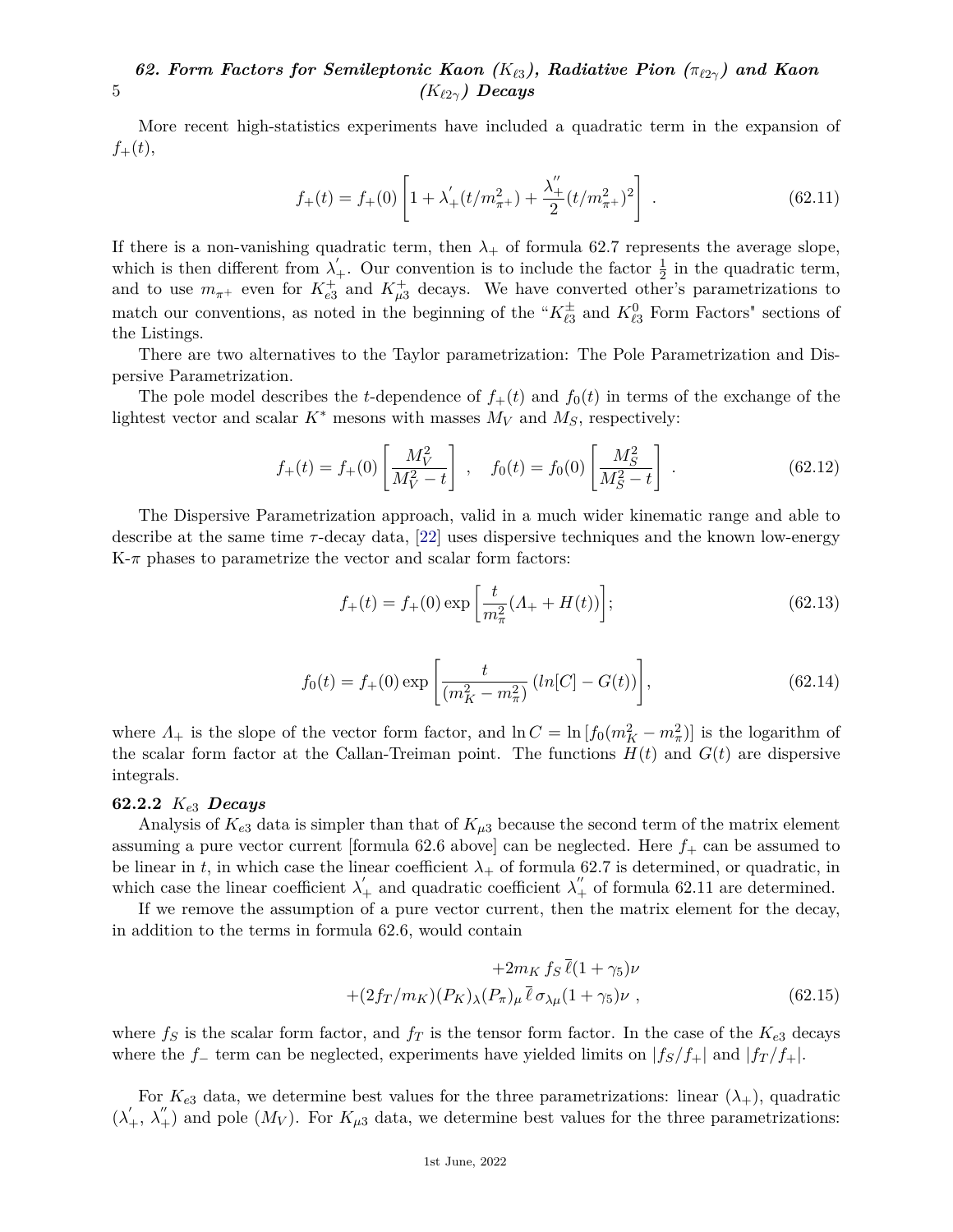linear  $(\lambda_+, \lambda_0)$ , quadratic  $(\lambda'_+, \lambda''_+, \lambda_0)$  and pole  $(M_V, M_S)$ . We then assume  $\mu - e$  universality so that we can combine  $K_{e3}$  and  $K_{\mu 3}$  data, and again determine best values for the three parametrizations: linear  $(\lambda_+, \lambda_0)$ , quadratic  $(\lambda'_+, \lambda''_+, \lambda_0)$ , and pole  $(M_V, M_S)$ . When there is more than one parameter, fits are done including input correlations. Simple averages suffice in the two *Ke*<sup>3</sup> cases where there is only one parameter: linear  $(\lambda_+)$  and pole  $(M_V)$ .

A comprehensive global analysis of the semileptonic kaon decay data and its effect on the CKM unitarity debate can be found in [\[23,](#page-6-11)[24\]](#page-6-12). An update on experimental data including NA48/2 newest results can be found in [\[25\]](#page-6-13).

Both KTeV and KLOE see an improvement in the quality of their fits relative to linear fits when a quadratic term is introduced, as well as when the pole parametrization is used. The quadratic parametrization has the disadvantage that the quadratic parameter  $\lambda''_+$  is highly correlated with the linear parameter  $\lambda'_{+}$ , in the neighborhood of 95%, and that neither parameter is very well determined. The pole fit has the same number of parameters as the linear fit, but yields slightly better fit probabilities, so that it would be advisable for all experiments to include the pole parametrization as one of their choices.

The "Kaon Particle Listings" show the results with and without assuming *µ*-*e* universality. The "Meson Summary Tables" show all of the results assuming *µ*-*e* universality, but most results not assuming  $\mu$ -*e* universality are given only in the Listings.

## <span id="page-5-0"></span>*References*

- [1] D. A. Bryman, P. Depommier and C. Leroy, [Phys. Rept.](http://doi.org/10.1016/0370-1573(82)90162-4) **88**[, 151](http://doi.org/10.1016/0370-1573(82)90162-4) (1982), see our note on "Decay Constants of Charged Pseudoscalar Mesons" elsewhere in this *Review*; S. G. Brown and S. A. Bludman, [Phys. Rev.](http://doi.org/10.1103/PhysRev.136.B1160) **136**[, B1160](http://doi.org/10.1103/PhysRev.136.B1160) (1964); P. DeBaenst and J. Pestieau, Nuovo Cimento **A53**, 137 (1968).
- <span id="page-5-7"></span>[2] W. T. Chu, T. Ebata and D. M. Scott, [Phys. Rev.](http://doi.org/10.1103/PhysRev.166.1577) **166**[, 1577](http://doi.org/10.1103/PhysRev.166.1577) (1968); D. Yu. Bardin and E. A. Ivanov, Sov. J. Part. Nucl. **7**, 286 (1976), [Fiz. Elem. Chast. Atom. Yadra7,726(1976)]; A. Kersch and F. Scheck, [Nucl. Phys.](http://doi.org/10.1016/0550-3213(86)90127-6) **[B263](http://doi.org/10.1016/0550-3213(86)90127-6)**, 475 (1986).
- <span id="page-5-10"></span>[3] V.G. Vaks and B.L. Ioffe, Nuovo Cimento **10**, 342 (1958); V.F. Muller, Z. Phys. **173**, 438 (1963).
- <span id="page-5-1"></span>[4] C. Q. Geng, I.-L. Ho and T. H. Wu, [Nucl. Phys.](http://doi.org/10.1016/j.nuclphysb.2003.12.039) **[B684](http://doi.org/10.1016/j.nuclphysb.2003.12.039)**, 281 (2004), [\[hep-ph/0306165\];](https://arxiv.org/abs/hep-ph/0306165) J. Bijnens and P. Talavera, [Nucl. Phys.](http://doi.org/10.1016/S0550-3213(97)00069-2) **[B489](http://doi.org/10.1016/S0550-3213(97)00069-2)**, 387 (1997), [\[hep-ph/9610269\];](https://arxiv.org/abs/hep-ph/9610269) V. Mateu and J. Portoles, [Eur. Phys. J.](http://doi.org/10.1140/epjc/s10052-007-0393-5) **C52**[, 325](http://doi.org/10.1140/epjc/s10052-007-0393-5) (2007), [\[arXiv:0706.1039\];](https://arxiv.org/abs/0706.1039) R. Unterdorfer and H. Pichl, [Eur. Phys.](http://doi.org/10.1140/epjc/s10052-008-0584-8) [J.](http://doi.org/10.1140/epjc/s10052-008-0584-8) **C55**[, 273](http://doi.org/10.1140/epjc/s10052-008-0584-8) (2008), [\[arXiv:0801.2482\];](https://arxiv.org/abs/0801.2482) V. Cirigliano *et al.*, [Rev. Mod. Phys.](http://doi.org/10.1103/RevModPhys.84.399) **84**[, 399](http://doi.org/10.1103/RevModPhys.84.399) (2012), [\[arXiv:1107.6001\].](https://arxiv.org/abs/1107.6001)
- <span id="page-5-3"></span><span id="page-5-2"></span>[5] E. Gabrielli and L. Trentadue, [Nucl. Phys.](http://doi.org/10.1016/j.nuclphysb.2007.07.029) **[B792](http://doi.org/10.1016/j.nuclphysb.2007.07.029)**, 48 (2008), [\[hep-ph/0507191\].](https://arxiv.org/abs/hep-ph/0507191)
- <span id="page-5-4"></span>[6] S. Adler *et al.* (E787), [Phys. Rev. Lett.](http://doi.org/10.1103/PhysRevLett.85.2256) **85**[, 2256](http://doi.org/10.1103/PhysRevLett.85.2256) (2000), [\[hep-ex/0003019\].](https://arxiv.org/abs/hep-ex/0003019)
- [7] E. A. Kuraev, Yu. M. Bystritsky and E. P. Velicheva, [Phys. Rev.](http://doi.org/10.1103/PhysRevD.69.114004) **D69**[, 114004](http://doi.org/10.1103/PhysRevD.69.114004) (2004), [\[hep](https://arxiv.org/abs/hep-ph/0310275)[ph/0310275\];](https://arxiv.org/abs/hep-ph/0310275) R. Unterdorfer and H. Pichl have treated radiative corrections of the structure terms to lowest order within  $\chi PT$  for the first time. See the reference under [\[4\]](#page-5-1).
- <span id="page-5-6"></span><span id="page-5-5"></span>[8] S. Egli *et al.* (SINDRUM), [Phys. Lett.](http://doi.org/10.1016/0370-2693(86)90338-2) **[B175](http://doi.org/10.1016/0370-2693(86)90338-2)**, 97 (1986).
- [9] A. A. Poblaguev *et al.*, [Phys. Rev. Lett.](http://doi.org/10.1103/PhysRevLett.89.061803) **89**[, 061803](http://doi.org/10.1103/PhysRevLett.89.061803) (2002), [\[hep-ex/0204006\].](https://arxiv.org/abs/hep-ex/0204006)
- <span id="page-5-8"></span>[10] F. Ambrosino *et al.* (KLOE), [Eur. Phys. J.](http://doi.org/10.1140/epjc/s10052-009-1217-6) **C64**[, 627](http://doi.org/10.1140/epjc/s10052-009-1217-6) (2009), [Erratum: Eur. Phys. J.65,703(2010)], [\[arXiv:0907.3594\].](https://arxiv.org/abs/0907.3594)
- <span id="page-5-9"></span>[11] V. A. Duk *et al.* (ISTRA+), [Phys. Lett.](http://doi.org/10.1016/j.physletb.2010.10.043) **[B695](http://doi.org/10.1016/j.physletb.2010.10.043)**, 59 (2011), [\[arXiv:1005.3517\].](https://arxiv.org/abs/1005.3517)